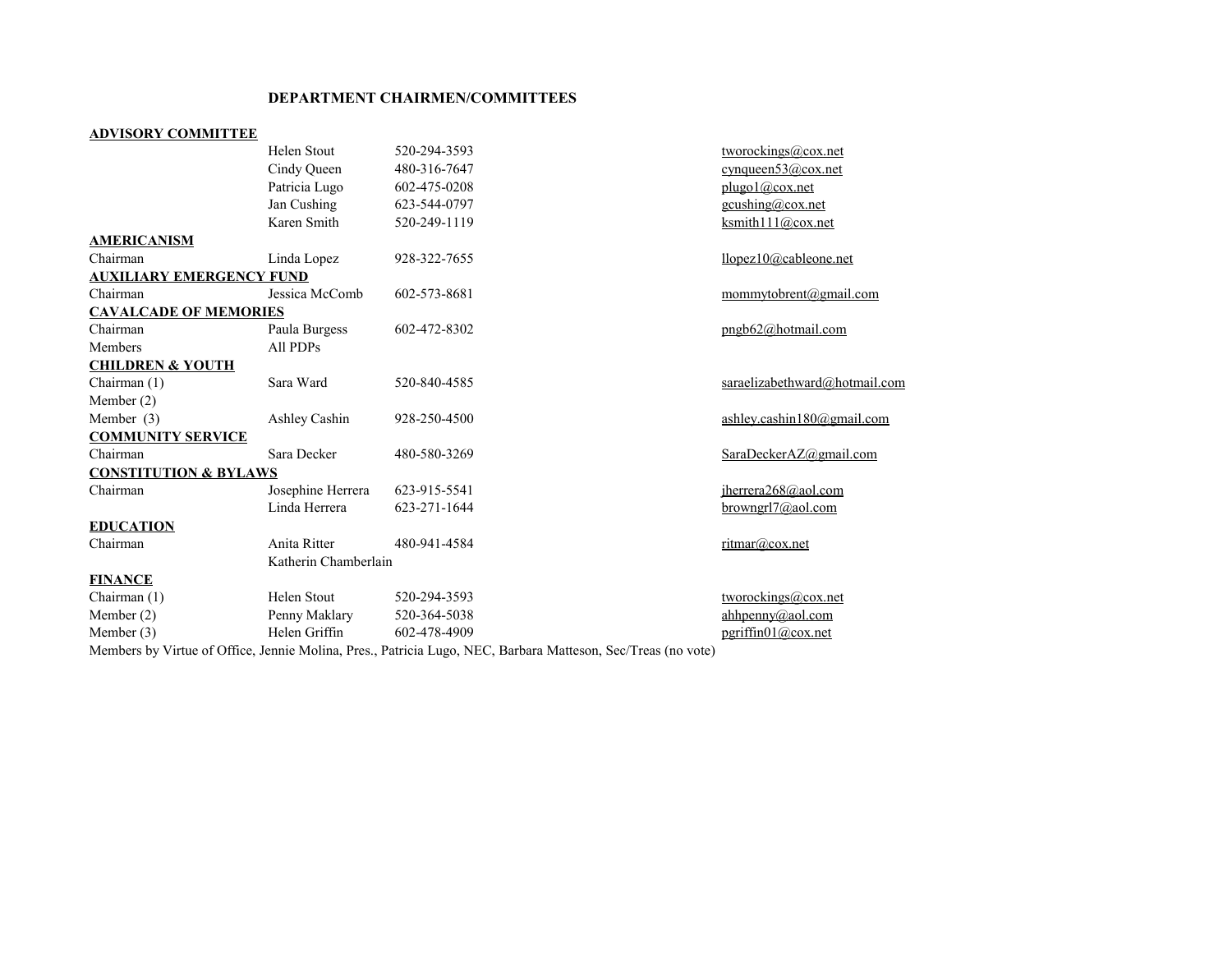| <b>GIRLS STATE</b>                                                |                                 |                                                                                                               |                                    |  |  |
|-------------------------------------------------------------------|---------------------------------|---------------------------------------------------------------------------------------------------------------|------------------------------------|--|--|
| Chairman                                                          | Penny Maklary                   | 520-364-5038                                                                                                  | ahhpenny@aol.com                   |  |  |
| Member                                                            | Judy McIntyre                   | 928-706-8207                                                                                                  | judymcintyre1024@att.net           |  |  |
| Member                                                            | Alisha Matteson                 | 602-301-0204                                                                                                  | desertmom40@gmail.com              |  |  |
| Member                                                            | Mary Jo Ficklin                 | 480-969-1297                                                                                                  | mafic4@yahoo.com                   |  |  |
| Members by Virtue of Office                                       |                                 | Helen Stout, Patsy Lugo (NEC), Jennie Molina, Barbara White, Rose Ficklin, Barbara Matteson (Dept. Sec/Treas) |                                    |  |  |
| <b>JUNIOR ACTIVITIES</b>                                          |                                 |                                                                                                               |                                    |  |  |
| Chairman                                                          | Iliana Solis                    | 520-236-8468                                                                                                  | ilisolis09@gmail.com               |  |  |
|                                                                   | Maggie Montijo                  | 520-904-1814                                                                                                  | maggiemontijo@gmail.com            |  |  |
| <b>LEADERSHIP (AZ MISSION TRAINING)</b>                           |                                 |                                                                                                               |                                    |  |  |
| Chairman                                                          | Karen Smith                     | 520-249-1119                                                                                                  | ksmith $11@cov.net$                |  |  |
| All members holding Leadership Instructor cards                   |                                 |                                                                                                               |                                    |  |  |
| <b>LEGISLATIVE</b>                                                |                                 |                                                                                                               |                                    |  |  |
| Chairman                                                          | Stephanie McMullen 623-910-4716 |                                                                                                               | stephaniemcmullenala62az@gmail.com |  |  |
| <b>UAV</b> Representative                                         | Judy Hatch                      | 602-628-7089                                                                                                  | judithhatch42@yahoo.com            |  |  |
| <b>MEMBERSHIP</b>                                                 |                                 |                                                                                                               |                                    |  |  |
| Chairman                                                          | Barbara White                   | 602-908-2980                                                                                                  | barbarawhite99@gmail.com           |  |  |
| All members in the State of Arizona                               |                                 |                                                                                                               |                                    |  |  |
| <b>MUSIC</b>                                                      |                                 |                                                                                                               |                                    |  |  |
| Chairman                                                          | Alma Mattingly                  | 602-999-4054                                                                                                  | amblonde $01@g$ mail.com           |  |  |
| <b>NATIONAL SECURITY</b>                                          |                                 |                                                                                                               |                                    |  |  |
| Chairman                                                          | Patricia Lugo                   | 623-544-0797                                                                                                  | plugol@cov.net                     |  |  |
| <b>NEW UNITS/UD&amp;R (Unit Development &amp; Revitalization)</b> |                                 |                                                                                                               |                                    |  |  |
| Chairman                                                          | Jan Cushing                     | 623-544-0797                                                                                                  | gcushing@cox.net                   |  |  |
| <b>PARLIAMENTARIAN</b>                                            | Penny Maklary                   | 520-364-5038                                                                                                  | ahhpenny@aol.com                   |  |  |
| PAST PRESIDENT'S PARLEY                                           |                                 |                                                                                                               |                                    |  |  |
| Chairman                                                          | Cindy Queen                     | 602-316-7647                                                                                                  | $c$ ynqueen $53@cov.net$           |  |  |
| <b>POPPY</b>                                                      |                                 |                                                                                                               |                                    |  |  |
| Chairman                                                          | Jessica Vaupel                  | 623-764-0369                                                                                                  | jessicavaupel23@hotmail.com        |  |  |
|                                                                   | Rebecca Gulley                  | 602-540-2856                                                                                                  | $beccap1020$ @gmail.com            |  |  |
| PRESIDENT'S SCRAPBOOK                                             |                                 |                                                                                                               |                                    |  |  |
| Chairman                                                          | Sandra Solis                    | 520-249-9654                                                                                                  | sandra $211$ (@gmail.com           |  |  |
|                                                                   | Jacque Solis                    | 520-234-7909                                                                                                  | jacquelinesolis24@gmail.com        |  |  |
| PRESIDENT'S SPECIAL PROJECT PTSD                                  |                                 |                                                                                                               |                                    |  |  |
| Chairman                                                          | Jacque Solis                    | 520-234-7909                                                                                                  | jacquelinesolis24@gmail.com        |  |  |
|                                                                   | Ellen Hampton                   | 928-606-9001                                                                                                  | ellen wenck@yahoo.com              |  |  |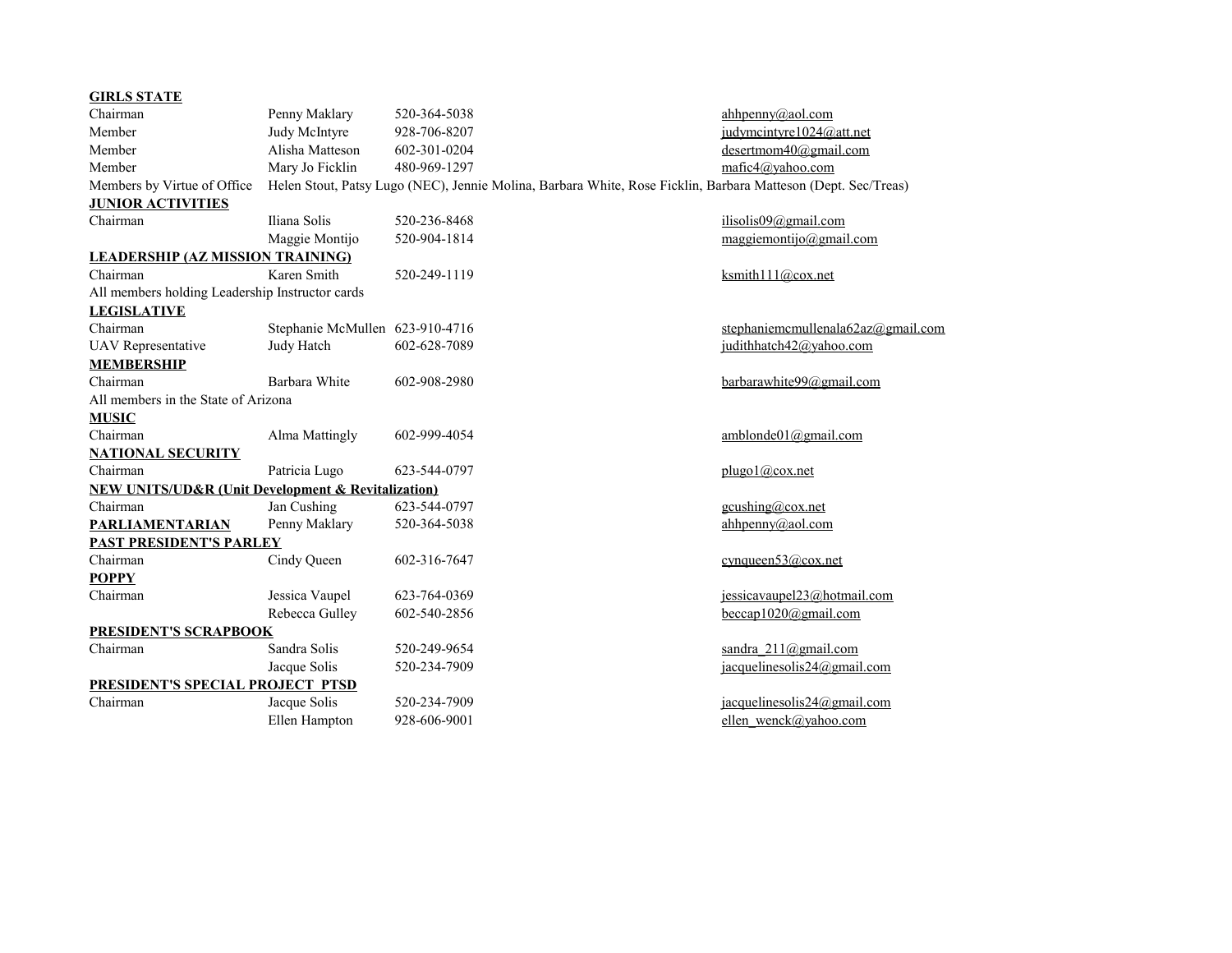| <b>PUBLIC RELATIONS</b>                                      |                     |              |                             |
|--------------------------------------------------------------|---------------------|--------------|-----------------------------|
| Chairman                                                     | Shannon Mead        | 623-521-1263 | shannonmead@live.com        |
| <b>TROPHIES &amp; AWARDS</b>                                 |                     |              |                             |
| Chairman                                                     | Alisa Montijo       | 520-904-5374 | alissamontijo@yahoo.com     |
|                                                              | Diana Vaupel        | 623-312-6265 | deedeevaupel@gmail.com      |
| <b>VETERANS AFFAIRS &amp; REHABILITATION</b>                 |                     |              |                             |
| Chairman                                                     | Rose Ficklin        | 602-628-4088 | auntwosie1990@yahoo.com     |
| <b>**CREATIVE ARTS</b>                                       |                     |              |                             |
| Chairman                                                     | Dawn Davidson       | 763-221-8047 | ALADawnDavidson@gmail.com   |
| Phoenix                                                      | Linda Griffin       | 623-349-3979 | lgriffin0622@gmail.com      |
| Prescott                                                     | Sally Fine          | 928-713-5842 | mighyfine123@gmail.com      |
| Tucson                                                       | Kathy Szakonyi      | 520-400-5839 | n3sad@aol.com               |
| **POPPY                                                      | Jessica Vaupel      | 623-764-0369 | jessicavaupel23@hotmail.com |
| **POPPY MAKING                                               |                     |              |                             |
| Poppy Making                                                 | <b>ALL UNITS</b>    |              |                             |
| <b>**SERVICE TO VETERANS</b>                                 |                     |              |                             |
| Chairman                                                     | Nancy Berg          | 520-678-1027 | lpmmoe14@gmail.com          |
| <b>**VAMC FACILITIES</b>                                     |                     |              |                             |
| *Carl T. Hayden Medical Center*Carl T. Hayden Medical Center |                     |              |                             |
| VAVS Rep                                                     | Gloria Torres       | 623-388-1538 | glorious.6020az@gmail.com   |
| Deputy                                                       | Amy Timbes          | 480-983-6015 | thetimbesfamilly@msn.com    |
| <i><b>*Tucson Southern Medical Center</b></i>                |                     |              |                             |
| VAVS Rep                                                     | Kathy Szakonyi      | 520-400-5839 | n3sad@aol.com               |
| Deputy                                                       |                     |              |                             |
| *Prescott Bob Stump Medical Center                           |                     |              |                             |
| VAVS Rep                                                     | Juanita Moffitt     | 928-713-2505 | im rwp@live.com             |
| Deputy                                                       |                     |              |                             |
| **GIFT SHOPS                                                 |                     |              |                             |
| Chairman Phoenix                                             | Joyce Livingston    | 623-846-9670 | bobandjoyce1@hotmail.com    |
| Member                                                       |                     |              |                             |
| Member                                                       |                     |              |                             |
| Chairman Tucson                                              | Kathleen Roche      | 520-836-5595 | crazykays1024@gmail.com     |
| Member                                                       |                     |              |                             |
| Chairman Prescott                                            | Carmen Goswick      | 928-632-5480 | cgoswick@hughes.net         |
| Member                                                       | <b>Trich Aljets</b> | 320-203-9258 |                             |
| <b>**STATE VETERANS HOME</b>                                 |                     |              |                             |
| Chairman Phoenix                                             | Pat Stanaski        | 602-241-1080 | membership@aladeptaz.org    |
| Chairman Tucson                                              | Judy Mooney         | 510-449-1538 | jlynn91045@gmail.com        |
|                                                              | Kay Willard         | 520-272-4144 | kaywillard55@gmail.com      |
|                                                              |                     |              |                             |

**LIAISON TO NATIONAL CEMETERY**<br>Department Chaplain Dolores Chavez Department Chaplain Dolores Chavez 928-386-0841 chebeejs@cox.net Memorial Services / Fall Conference & Convention; Wreath at Pearl Harbor Day

| shannonmead@live.com                                                                                                          |
|-------------------------------------------------------------------------------------------------------------------------------|
| alissamontijo@yahoo.com<br>deedeevaupel@gmail.com                                                                             |
| auntwosie1990@yahoo.com                                                                                                       |
| ALADawnDavidson@gmail.con<br>lgriffin0622@gmail.com<br>mighyfine123@gmail.com<br>n3sad@aol.com<br>jessicavaupel23@hotmail.com |
| lpmmoe14@gmail.com                                                                                                            |
| glorious.6020az@gmail.com<br>thetimbesfamilly@msn.com                                                                         |
| n3sad@aol.com                                                                                                                 |
| im rwp@live.com                                                                                                               |
| bobandjoyce1@hotmail.com                                                                                                      |
| crazykays1024@gmail.com                                                                                                       |
| cgoswick@hughes.net                                                                                                           |
| membership@aladeptaz.org<br>ilynn91045@gmail.com<br>kaywillard55@gmail.com                                                    |
|                                                                                                                               |